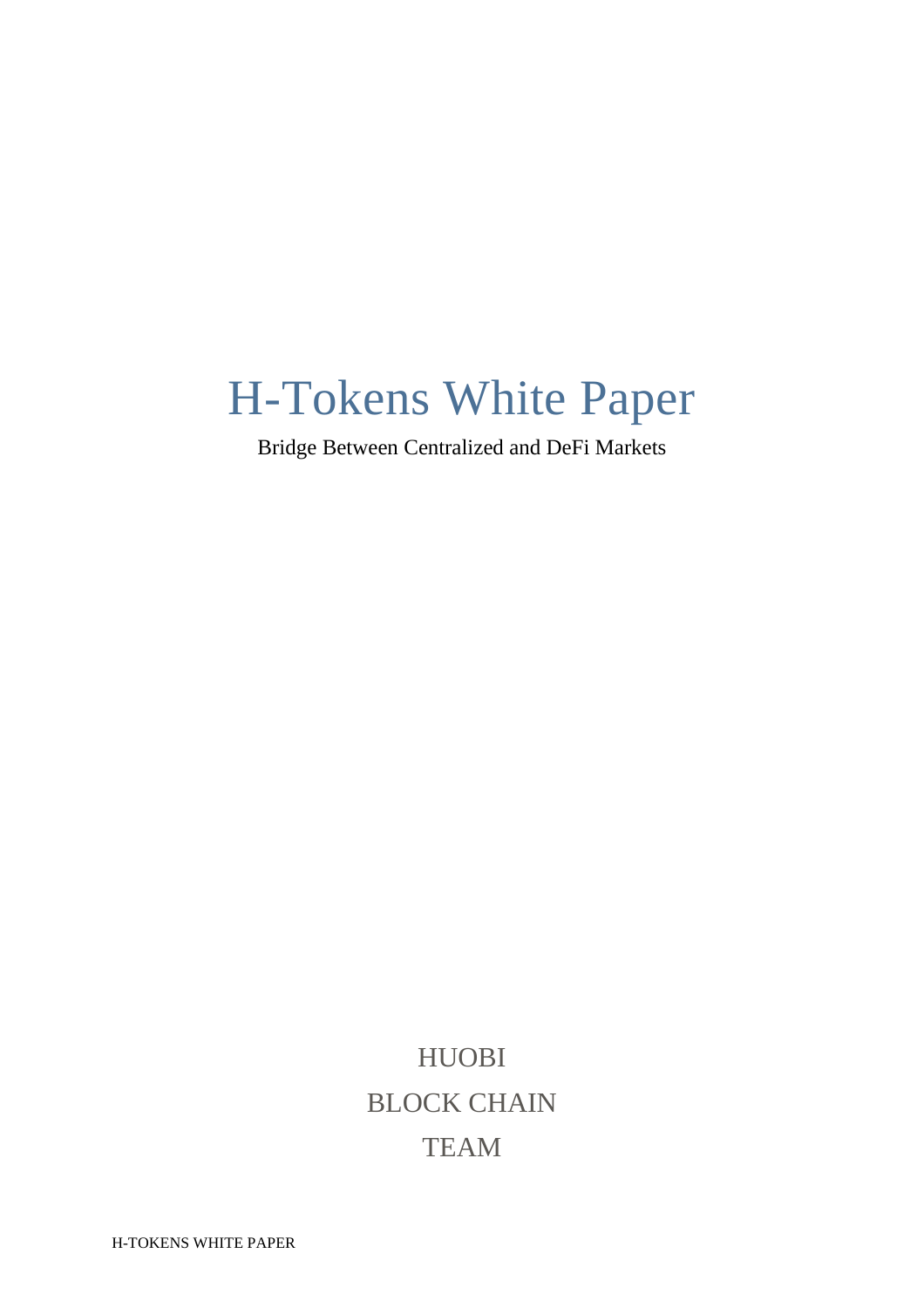#### Abstract

 H-Tokens are standard ERC20 tokens with a 1: 1 ratio of mainstream crypto assets. While maintaining the same value, H-series assets also have the flexibility of Ethereum. H-Tokens serve as a bridge between the centralized market and the DeFi market, enabling users to participate in DeFi market investment conveniently and seamlessly, providing high-quality assets to the DeFi market, and promoting the prosperity of the entire DeFi market.

### Background

 With the development of DeFi, digital assets in blockchain have become one of the important asset classes. Users can easily and transparently understand the issuers, holders, transaction details, and contract execution results of digital assets. The realization of standardization (such as ERC20) brings composability to digital assets. Financial products obtained from a decentralized financial application can easily participate in other financial applications. DeFi brings a new open market model that allows participants and providers of product services to move not only in a region.

 With these advantages, DeFi's business expanded rapidly in 2020, with rapid development in the fields of lending, trading, insurance and fund. At present (September 2020), the lock value of the entire DeFi system is \$8.6 billion, which is more than 10 times of the \$800 million lock value in early January 2020. In February 2020, Huobi Global launched HBTC, an Ethereum-based token that can be 1:1 exchanged for BTC.

 By September 18, 2020, approximately 5,000 HBTC has been minted. A design like HBTC, which aims to be the bridge between the centralized and decentralized finance, ensures that users do not lose the value of BTC while enjoying the flexibility of Ethereum. And these tokens enable users to seamlessly access decentralized protocols such as Uniswap, Curve, Balancer, Nest, and ForTube. HBTC's growing use cases prove that its value has been recognized by the market. The issuance of the H-series assets will allow more users in the crypto world to benefit from DeFi, accelerate the development of the Ethereum DeFi ecosystem, and promote the growth of Ethereum-based assets.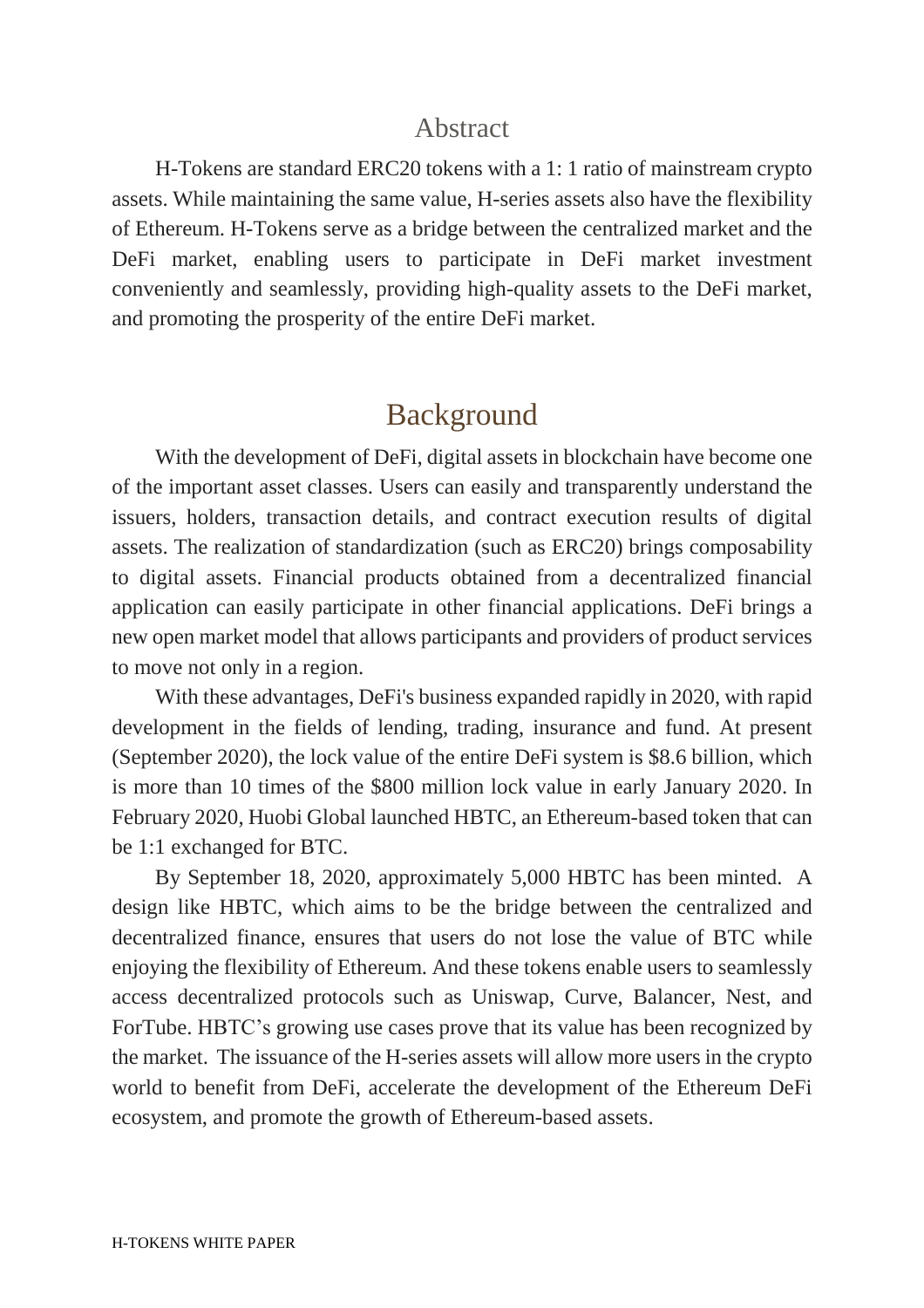## Introduction of H-Tokens

 H-Tokens aims to solve the lack of mainstream crypto assetsin DeFi market. By issuing H-series assets based on the ERC20 standard, the value of quality crypto assets is transferred to Ethereum, which injects liquidity and stability into the Ethereum ecosystem. H-Tokens adopt 1:1 ratio of assets as collateral to make their value consistent with those on the main chain, avoiding problems that may occur in synthetic assets. Through H-Tokens' bridge between the centralized market and the DeFi market, transactions between quality assets and ERC20 standard digital assets have become simple and convenient in DeFi market.

#### **H-Tokens' Features**

#### 1. High Speed and Low Cost

 With H-Tokens as the deposit and withdrawal channel, the transaction confirmation time will be reduced to five minutes or less, and the handling fee will be lower. H-Tokens will automatically conduct two-way exchange business in accordance with relevant rules, and only charge low service fees.

2. Transparent and Auditable

 H-Tokens' asset data will remain transparent and open. All exchange details will be published on H-Tokens' official websites, and anyone can freely initiate an audit of H-Tokens.

#### 3. Multi-Agency Service

 H-Tokens support multi-agency services, so users can choose an agency to transfer in (out) their assets more conveniently.

#### **Agency Get / Withdraw H-Tokens**

Agencies who comply with relevant laws and regulations can apply to obtain independent chain address and Ethereum address in the H-Tokens project for the acquisition and redemption of H-Tokens. Correspondingly, agencies also need to provide chain address and Ethereum address to receive crypto currencies and H-Tokens.

Take HBTC as an example, when the agency needs to obtain HBTC, he only needs to transfer to the Bitcoin address of HBTC, and the HBTC asset management system will immediately notify the transfer and automatically mint the same number of HBTC to the corresponding HBTC address. The agency can